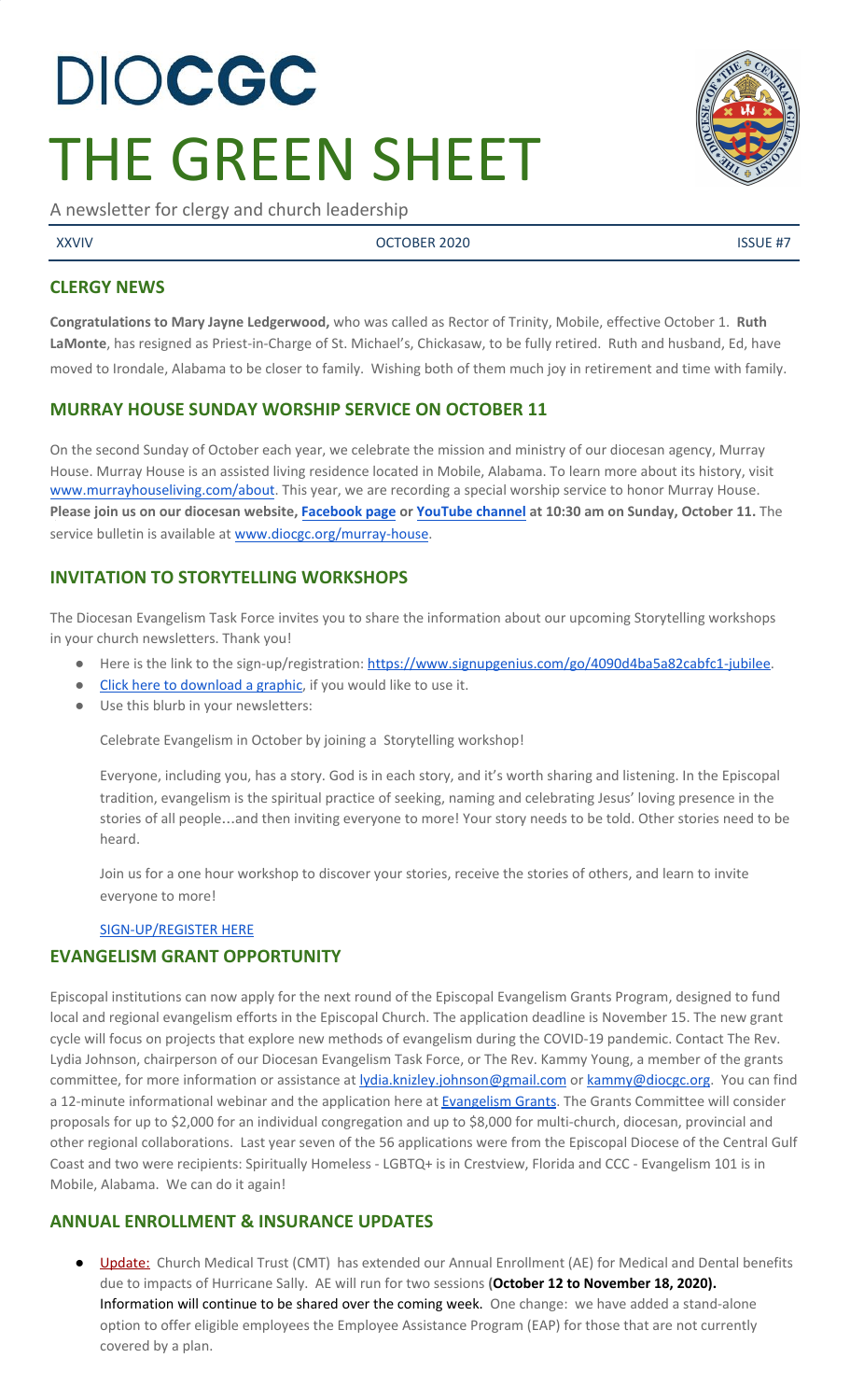- Visit our Diocesan Annual Enrollment webpage to assist you with plan selections and where supporting documents can easily be found in one location. It includes our premium rates, plan / benefit summaries, and other helpful information. Please visit: [www.diocgc.org/benefits](http://www.diocgc.org/benefits) or you can also visit CPG's Annual Enrollment homepage for additional in-depth information at [www.cpg.org/annualenrollment](http://www.cpg.org/annualenrollment).
- There will be a Member Education webinar "Understanding Your Health Benefits" on October 14th, 12:00 PM CDT hosted by CMT. During the session you will get an overview of your 2021 health plan offerings and plan enhancements, telehealth services, Employee Assistance Program (EAP) offers, and COVID benefits. Attend the webinar by pasting this GoToMeeting link in your browser: <https://global.gotomeeting.com/join/576199149>

- Note: there will also be a one-time "Open Enrollment" period for eligible employees that may wish to add a short-term and/or long-term disability benefit (without medical underwriting). This will be an option to select during Annual Enrollment. We will share this information when CPG makes it available.
- Please visit our website for additional insurance info:
	- <https://www.diocgc.org/congregational-resources>
	- Risk Management & Insurance Basics for Religious Organizations [\(recommended\)](https://2f23db9c-81c0-437f-88c1-0d3b99fdb03d.filesusr.com/ugd/ca270f_0fc945a39bad470191c4075c97602c08.pdf)
	- Safety and Insurance Handbook for Churches [\(recommended\)](https://2f23db9c-81c0-437f-88c1-0d3b99fdb03d.filesusr.com/ugd/4525a9_6b89020a60b040f49e2f7feb44b56873.pdf)

# **50 DAYS TO JUBILEE**

Starting on Thursday, October 15, we will begin a 50 day countdown to our 50th Jubilee Celebration with a daily devotional delivered to your inbox and shared on social media. We encourage you to invite your family and friends to subscribe to our diocesan publications and follow us on Facebook, so they, too, can be a part of this journey to Jubilee and our culminating celebration (held virtually) in December, called Just Mercy - Just Jesus, with Presiding Bishop Michael Curry and Bryan Stevenson.

#### SUBSCRIBE TO OUR [PUBLICATIONS](https://visitor.r20.constantcontact.com/manage/optin?v=001ytzJgXCdPi7CMeRPYjkgWQZ6IBKPGFLAYaQp2RMxHwsSoh5TDSs8PWv4y2LaJjSsaPHc_XfORFhYnRjCx5raGT4d9Xqx9dxSbYistihX978%3D) LIKE US ON [FACEBOOK](https://www.facebook.com/DioCGC)

# **NOVEMBER 8 DESIGNATED AS STOCK THE PANTRY SUNDAY**

**Reminder:** In the November resources for our Jubilee Toolkit, we have designated November 8 as Stock the Pantry Sunday as a way to help our local food pantries get stocked for the upcoming season and help relieve the strain of food insecurity. Review the helpful "how to" from the Jubilee Toolkit [HERE.](https://docs.google.com/document/d/1iilUSW5HMUq_24FCI8hcgiUnXwpgxwRNmL6czaHJTqQ/edit?usp=sharing)

# **CHURCH PUBLISHING OFFERS HYMNS AVAILABLE FOR STREAMING**

Church Publishing has provided a PDF of hymns available to churches to use without copyright restriction in online worship, through November 22. The list of hymns is online as a PDF a[t](https://www.churchpublishing.org/siteassets/pdf/free-hymns2020.pdf?fbclid=IwAR0i4hFy30BdwazmoMnsv1BNroh-NuUxJjIiUvKEtCPPPUovIYGjTc2Fn90) [https://www.churchpublishing.org/siteassets/pdf/free-hymns2020.pdf?fbclid=IwAR0i4hFy30BdwazmoMnsv1BNroh-Nu](https://www.churchpublishing.org/siteassets/pdf/free-hymns2020.pdf?fbclid=IwAR0i4hFy30BdwazmoMnsv1BNroh-NuUxJjIiUvKEtCPPPUovIYGjTc2Fn90) [UxJjIiUvKEtCPPPUovIYGjTc2Fn90](https://www.churchpublishing.org/siteassets/pdf/free-hymns2020.pdf?fbclid=IwAR0i4hFy30BdwazmoMnsv1BNroh-NuUxJjIiUvKEtCPPPUovIYGjTc2Fn90)

# **THE JUBILEE WAY VIRTUAL MISSION TRIP**

St. Simon's on the Sound is sponsoring a fundraising event called The Jubilee Way in honor of our 50th Jubilee Celebration. It is a virtual mission trip around the diocese, highlighting each of our churches along the way with a virtual postcard that shares something special about each congregation as part of the mission trip.

The Jubilee Way is a wonderful opportunity to engage all of our congregations in a joint event. All details on how the mission trip works and registration are available at [www.diocgc.org/jubilee-way](http://www.diocgc.org/jubilee-way). We invite you to share this event in your newsletters/bulletins. Follow the event on [Facebook](https://www.facebook.com/TheJubileeWay).

Registration is extended through October 30. Event runs from BayLights through Diocesan Convention (October 31, 2020 to February 25, 2021). Cost is \$50 per individual.

### **LEARN - PRAY - ACT RESOURCES AVAILABLE**

Bishop Russell recently called out for a recommitment to our work of Becoming Beloved Community. The Commission on Racial Justice & Reconciliation gathered resources for us to do this work. You can find the resources at [www.diocgcorg/learn-pray-act.](http://www.diocgcorg/learn-pray-act)

### **COVID-19 RESOURCES**

Please visit [www.diocgc.org/concerning-covid19](http://www.diocgc.org/concerning-covid19) for all updates pertaining to diocesan recommended resources during the COVID-19 pandemic. PPP loan forgiveness rules are still changing so stay tuned!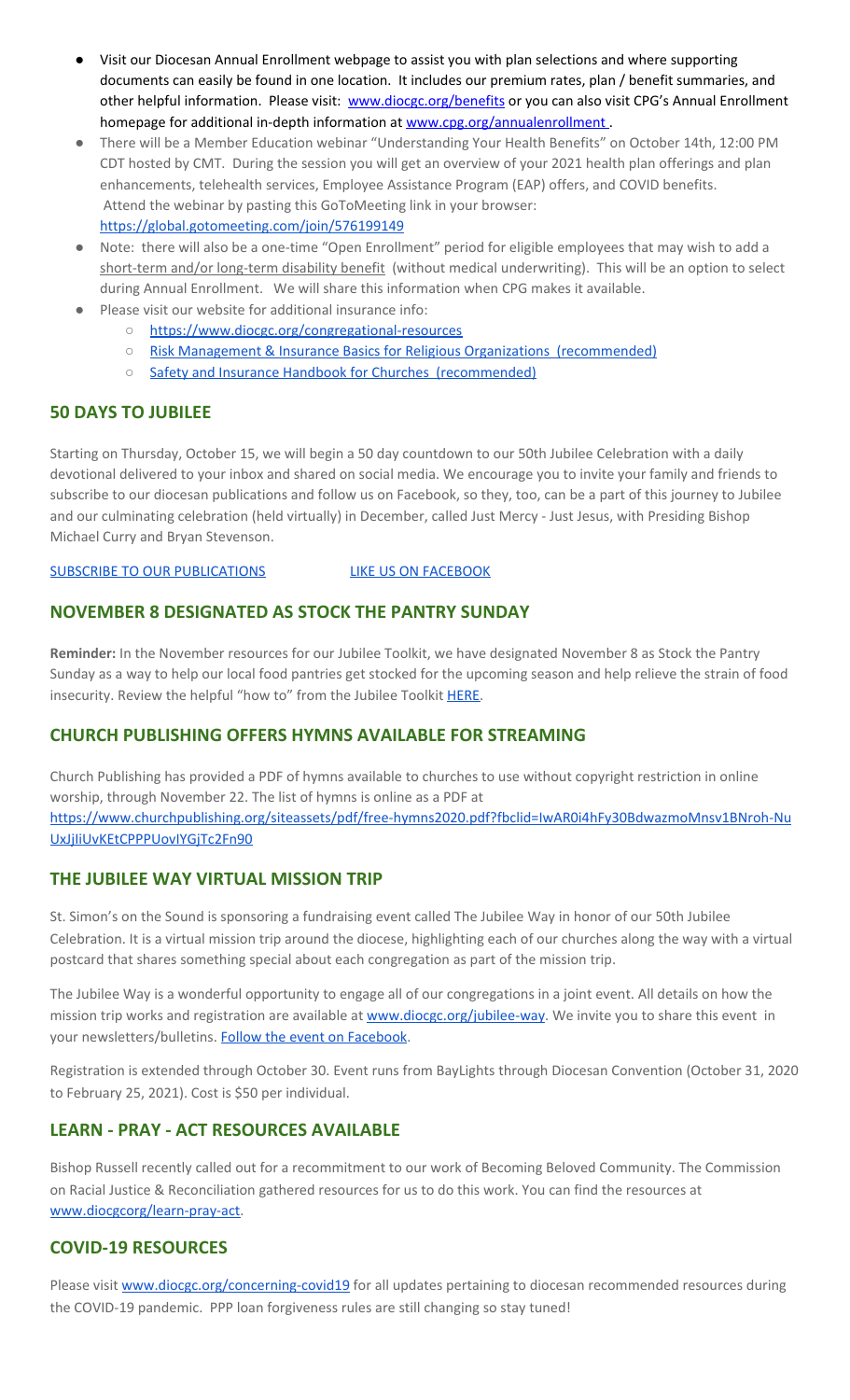#### **REMINDERS:**

- Your annual church financial audit is due to the diocesan office by September 1 (per Canons). We fully understand if you are delayed due to COVID closure / distancing difficulties. We ask that you notify Kim or Dwight to provide a status of when you plan to complete your audit. Thank you to those churches that have completed your audit or checked in with us!
- 2020 Tax Guides are available at CPG.org. For clergy personal income tax returns: 2020 Clergy Tax Return [Preparation](https://www.cpg.org/linkservid/D998735C-CE21-6189-EB815B133ECD868A/showMeta/0/?label=2020%20Clergy%20Tax%20Return%20Preparation%20Guide%20for%202019%20Tax%20Returns) Guide for 2019 Returns CPG [Supplement](https://www.cpg.org/linkservid/DA0301BC-D8CF-06D3-C4C6BAB106394432/showMeta/0/?label=Supplement%20to%20the%202020%20Clergy%20Tax%20Return%20Preparation%20Guide%20for%202019%20Returns) to the 2020 Clergy Tax Return Preparation Guide

#### **2020 LOGIN CREDENTIALS FOR TENS STEWARDSHIP MATERIALS**

We are a diocesan member of [T](http://r20.rs6.net/tn.jsp?f=0012pqt_t4bfTKnRF8Xmufb-M4Ry8JkNpVzuf-DfMr466n2fJlrEabEgWXavWDn2Hx3i5ph5cMsQu0KkvBM2IIao7IcazXgBLtGdZrXLuo4poO7i2eq_EiuExGDSC-wd1a3AjKcDRDPj18=&c=9_JBIUfw9Y9WIzA02dVBmW_Dc5eF3SbOEA5-vLB-MbLj0nQWfaMvNg==&ch=bNQQUmRhILUjCbu1RkHCQ0rqqsD1-RBYprcIQ3NuhLlaKPcsXS1TyQ==)ENS, The Episcopal Network for [Stewardship](http://r20.rs6.net/tn.jsp?f=0012pqt_t4bfTKnRF8Xmufb-M4Ry8JkNpVzuf-DfMr466n2fJlrEabEgWXavWDn2Hx3i5ph5cMsQu0KkvBM2IIao7IcazXgBLtGdZrXLuo4poO7i2eq_EiuExGDSC-wd1a3AjKcDRDPj18=&c=9_JBIUfw9Y9WIzA02dVBmW_Dc5eF3SbOEA5-vLB-MbLj0nQWfaMvNg==&ch=bNQQUmRhILUjCbu1RkHCQ0rqqsD1-RBYprcIQ3NuhLlaKPcsXS1TyQ==). With our membership comes the ability for all of our churches to use the materials advertised by TENS. They include all the printable materials and resources for an eight week giving campaign. This year's materials combined with the ZOOM workshops in July and August will help you and your congregation navigate these new times, using technical and pastoral best practices. Please download the tools through the members portal and invite your stewardship teams to sign up for workshops.

The login credentials change each year for members. Website: <https://www.tens.org/resources/member-resources/> Please note the login credentials for 2019: **Username:** 1PETER **Password:** FOUR:10

#### **CONGREGATIONAL RESOURCE REMINDER**

Thank you to each congregation's work to participate in the Episcopal Diocese of the Central Gulf Coast's Congregational Vitality Survey! With almost all our congregations using the same assessment tool we will have a snapshot of the diocese as a whole around seven aspects of vitality which will assist us all in determining diocesan priorities for the future: discipleship, mission engagement, evangelism, leadership, worship, belonging, and health.

Here is a link to all the resources available through this survey: [http://www.uscongregations.org/.](http://www.uscongregations.org/) For more information, please contact The Rev. Kammy Young at [kammy@diocgc.org](mailto:kammy@diocgc.org).

#### **CONGREGATIONS IN TRANSITION (as of 10/1/2020)**

| Destin, St. Andrew's                                            | Receiving names                         |
|-----------------------------------------------------------------|-----------------------------------------|
| Foley, St. Paul's                                               | Interim in place and profile now online |
| Milton, St. Mary's                                              | Interim in place                        |
| Mobile, Trinity                                                 | New rector                              |
| Panama City Beach, Episcopal Churches of (Grace and St. Thomas) | Receiving names                         |
| St. Luke's, Marianna                                            | Call issued and accepted                |
| St. Mark's, Troy                                                | Now vacant                              |
| St. James, Port St. Joe                                         | Now vacant                              |
| St. James, Eufaula                                              | <b>Beginning process</b>                |
| St. Peter's, Bon Secour                                         | New priest in place                     |

For information, please contact:

The Rev. Massey Gentry, Canon to the Ordinary, at [mgfairhope@gmail.com](mailto:mgfairhope@gmail.com) or (251) 459-4169. **Please do not contact the openings directly.**

### **JOB POSTINGS**

#### **Thrift Shop manager | Full-time | Holy Spirit, Gulf Shores**

Holy Spirit Episcopal Church in Gulf Shores, Alabama, is looking for a leader who is driven and great at managing people and administrative duties. The successful candidate will be able to enhance customer satisfaction, manage a large number of volunteers, lead employees, and add to our goals outreach and sales goals. Candidates who have a background in financial management, employee and volunteer recruitment, and thrift retail management will be the most successful. The Thrift Shop Manager is responsible directly to the Thrift Shop Committee and the Parish Rector to assure that Thrift Shop operations are consistent with Parish outreach objectives. Full Job [Description.](https://files.constantcontact.com/77805af7001/8c774d2a-c607-486c-9a1a-7409b2241a70.pdf)

Submit resume to the Rev. Will Lowry at [holyspiritep@gmail.com](mailto:holyspiritep@gmail.com).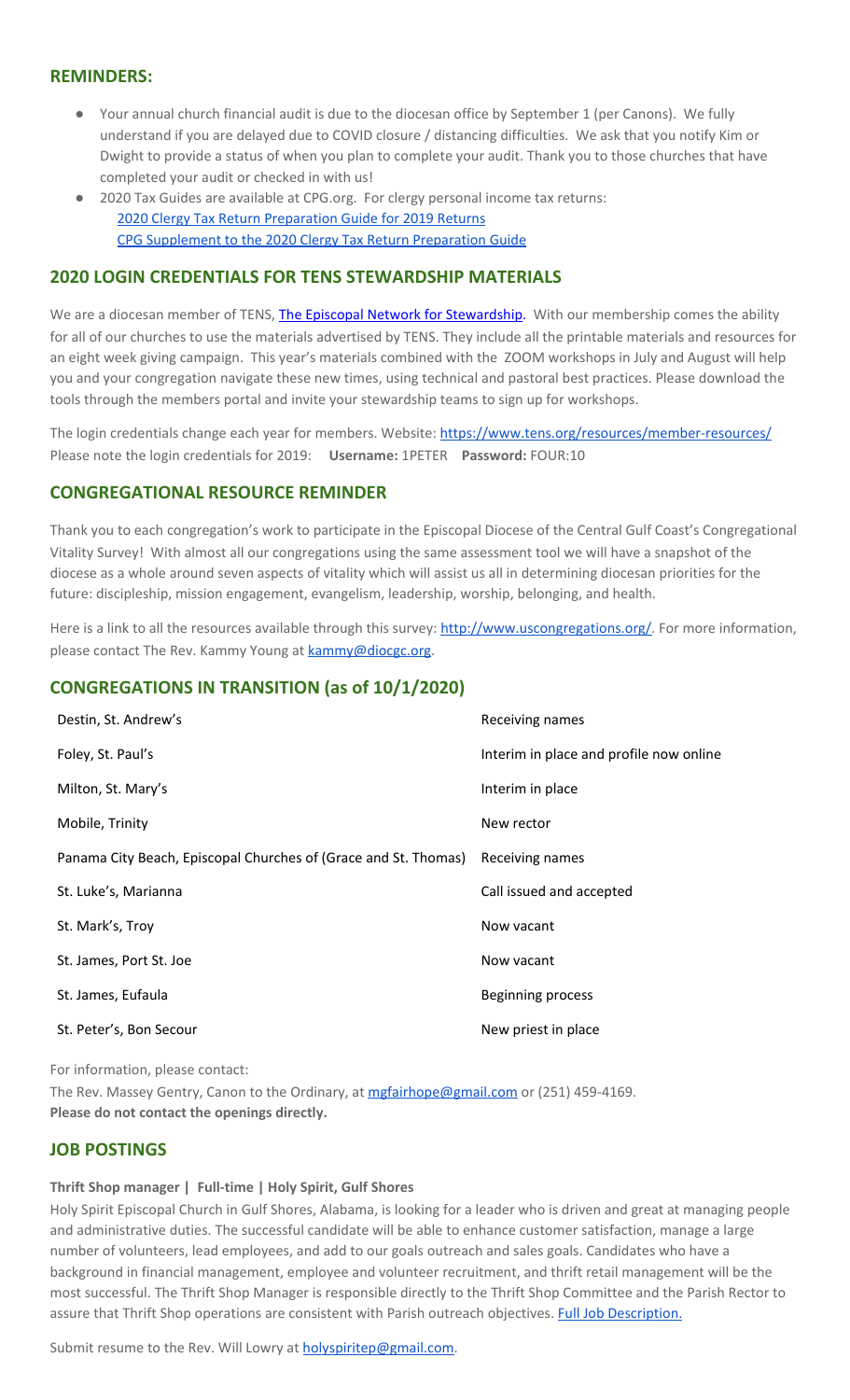### **SAFEGUARDING TRAINING (ONLINE)**

Our ministries to children and youth are a vital part of the mission of our church; training in the prevention, detection, and reporting of sexual abuse helps us to provide a safe environment. Safeguarding is primarily about *abuse prevention training* and is **mandatory** for those working with and around children and youth. Anyone can take these online modules at any time and at your own pace. Enrolling is simple; just follow the few steps in our short guideline document available on the diocesan website: [https://docs.wixstatic.com/ugd/ca270f\\_efa8f4dca14f48a3ada58d6efc090309.pdf](https://docs.wixstatic.com/ugd/ca270f_efa8f4dca14f48a3ada58d6efc090309.pdf)

### **FACEBOOK GROUP FOR CHURCH COMMUNICATORS**

Jenn Johnson, diocesan missioner for communications, moderates a closed Facebook Group for anyone who is involved in church communications within our diocese. It is a way to share ideas and resources, or pose questions and concerns. To join, contact Jenn at [jenn@diocgc.org.](mailto:jenn@diocgc.org)

#### **COMMUNICATIONS QUICK LINKS**

Submit an article for [publication](http://www.emailmeform.com/builder/form/XqOP984Ae60c8m6ynr) Submit a [church/community](http://www.emailmeform.com/builder/form/eOM4Bb6VTb78y20Wrapf8) event Submit a job [posting](https://www.emailmeform.com/builder/form/0cZqC653GdH24p01aWQDfUh)

#### **CYCLES OF PRAYER FOR DIOCESE AND PRISON MINISTRY**

Congregations are asked to include both our Diocesan Cycle of Prayer and our Prison Ministry Cycle of Prayer in their Prayers of the People, newsletters and/or bulletins. Both are available at [www.diocgc.org/cycle-of-prayer.](http://www.diocgc.org/cycle-of-prayer)

#### **BOOKMARK THE DIOCESAN CALENDAR**

Stay up-to-date on diocesan events by bookmarking our calendar: [https://www.diocgc.org/calendar-of-events.](https://www.diocgc.org/calendar-of-events)

#### **UPCOMING DIOCESAN EVENTS** (times listed are Central Time)

| <b>WHAT</b>                                                                 | <b>WHEN</b>                  | <b>WHERE</b>                         |  |
|-----------------------------------------------------------------------------|------------------------------|--------------------------------------|--|
| <b>REGISTRATION FOR ALL STORYTELLING WORKSHOPS</b>                          |                              | <b>SIGN-UP/REGISTER HERE</b>         |  |
| Storytelling Workshop (virtual)                                             | Oct 6, 11am                  | Zoom                                 |  |
| Storytelling Workshop (virtual)                                             | Oct 6, 5pm                   | Zoom                                 |  |
| Storytelling Workshop (in-person)                                           | Oct 10, 10am                 | St. Simon's On the Sound, FWB        |  |
| Storytelling Workshop (in-person)                                           | Oct 10, 10:30am              | Grace, Panama City Beach             |  |
| Storytelling Workshop (in-person)                                           | Oct 10, 4pm                  | St. James, Fairhope                  |  |
| Murray House Sunday                                                         | Oct 11, 10:30am              | Service on Facebook/YouTube          |  |
| Storytelling Workshop (virtual)                                             | Oct 11, 4pm                  | Zoom                                 |  |
| Storytelling Workshop (virtual)                                             | Oct 14, 5:30pm               | Zoom                                 |  |
| Storytelling Workshop (in-person)                                           | Oct 17, 2pm                  | Church of the Nativity, Dothan       |  |
| Storytelling Workshop (virtual)                                             | Oct 17, 6pm                  | Zoom                                 |  |
| Storytelling Workshop (in-person)                                           | Oct 18, 9am                  | St. Mary's By the Sea Coden          |  |
| Storytelling Workshop (in-person)                                           | Oct 18, 1pm                  | St. Cyprian's, Pensacola             |  |
| Storytelling Workshop (in-person)                                           | Oct 18, 4pm                  | St. Paul's, Mobile                   |  |
| <b>BayLights at Beckwith</b>                                                | Oct 30 - Nov 1               | Beckwith                             |  |
| The Jubilee Way Virtual Mission Trip (Registration is<br>open until Oct 30) | Oct 31, '20 - Feb 25,<br>'21 | Online<br>www.diocgc.org/jubilee-way |  |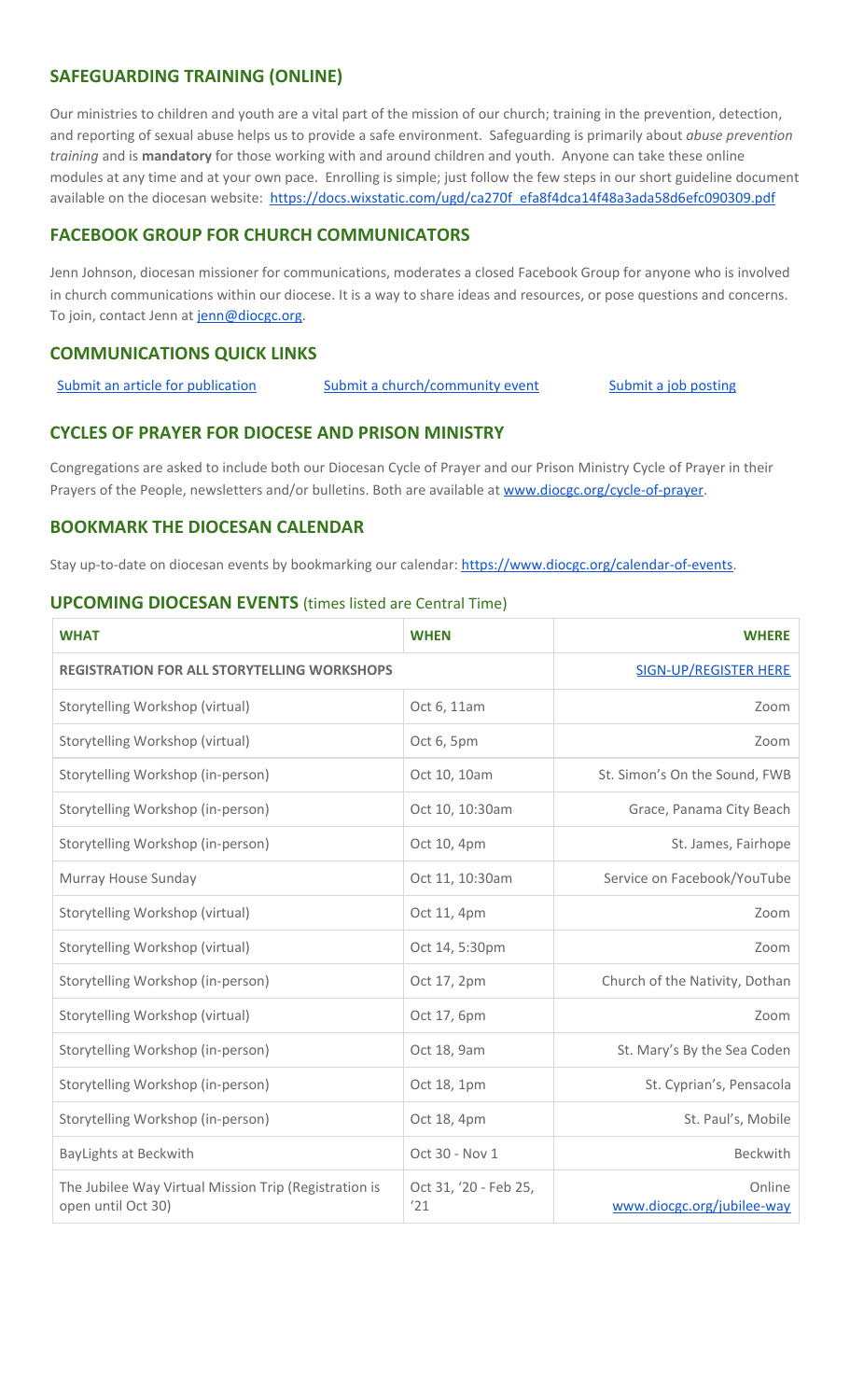## **BISHOP RUSSELL'S SCHEDULE**

| <b>WHAT</b>                              | <b>WHEN</b>   | <b>WHERE</b>                 |
|------------------------------------------|---------------|------------------------------|
| School for Ministry Lay Leadership class | Oct 3         | St. Cyprian's, Pensacola     |
| Visitation                               | Oct 4         | St. Francis, Gulf Breeze     |
| Faith in Action Clergy Leadership mtg    | Oct 6         | <b>ZOOM</b>                  |
| Sewanee Bishop trustee mtg               | Oct 7         | <b>ZOOM</b>                  |
| Funeral                                  | Oct 8 am      | Monroeville                  |
| <b>Standing Committee mtg</b>            | Oct 8 pm      | <b>ZOOM</b>                  |
| Funeral                                  | Oct 10        | Brewton                      |
| Visitation                               | <b>Oct 11</b> | Niceville                    |
| <b>Bishop Peer Coaching session</b>      | Oct 14 am     | <b>ZOOM</b>                  |
| <b>Building Dedication</b>               | Oct 14 pm     | St. Mary's, Andalusia        |
| Episcopal Day School guest speaker       | Oct 16        | EDS, Pensacola               |
| Visitation                               | Oct 18        | St. Christopher's, Pensacola |
| Visitation                               | Oct 20        | Immanuel, Bay Minette        |
| COM Discernment Orientation mtg          | Oct 24        | <b>TBD</b>                   |
| Visitation                               | Oct 25        | St. Luke's, Mobile           |